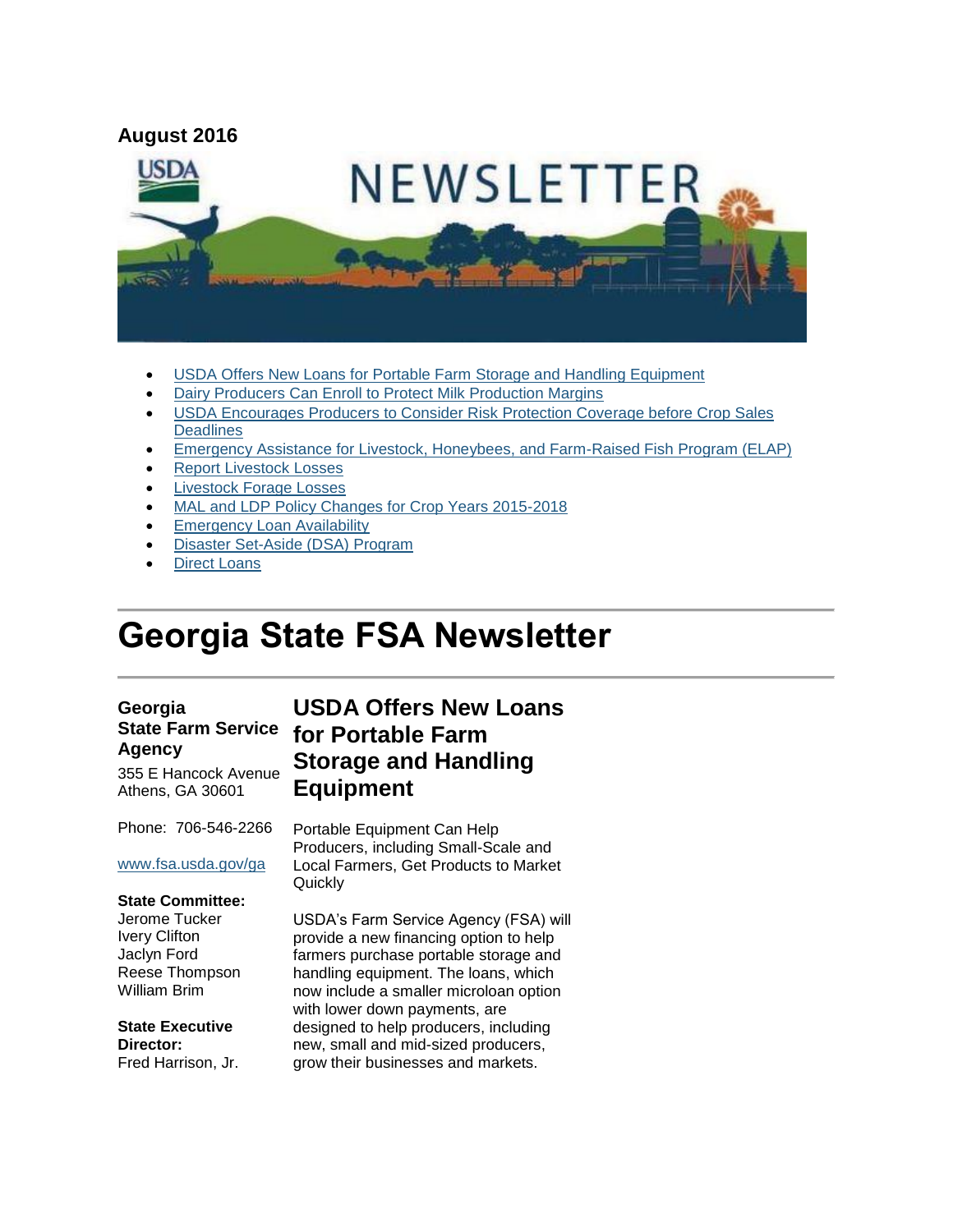**Administrative Officer:** Dianne Westmoreland

**Farm Loan Chief:** David Laster

**Farm Program Chief:** Brett Martin

**Public Affairs/ Outreach:** Neal Leonard

To find contact information for your local office go to [www.fsa.usda.gov/ga](http://www.fsa.usda.gov/ga) The program also offers a new "microloan" option, which allows applicants seeking less than \$50,000 to qualify for a reduced down payment of five percent and no requirement to provide three years of production history. Farms and ranches of all sizes are eligible. The microloan option is expected to be of particular benefit to smaller farms and ranches, and specialty crop producers who may not have access to commercial storage or on-farm storage after harvest. These producers can invest in equipment like conveyers, scales or refrigeration units and trucks that can store commodities before delivering them to markets. Producers do not need to demonstrate the lack of commercial credit availability to apply.

Earlier this year, FSA significantly expanded the list of commodities eligible for Farm Storage Facility Loan. Eligible commodities now include aquaculture; floriculture; fruits (including nuts) and vegetables; corn, grain sorghum, rice, oilseeds, oats, wheat, triticale, spelt, buckwheat, lentils, chickpeas, dry peas sugar, peanuts, barley, rye, hay, honey, hops, maple sap, unprocessed meat and poultry, eggs, milk, cheese, butter, yogurt and renewable biomass. FSFL microloans can also be used to finance wash and pack equipment used postharvest, before a commodity is placed in cold storage.

To learn more about Farm Storage Facility Loans, visit [www.fsa.usda.gov/pricesupport](http://www.fsa.usda.gov/pricesupport) or contact a local FSA County Office. To find your local FSA County Office, visit [http://offices.usda.gov.](http://offices.usda.gov/)

### <span id="page-1-0"></span>**Dairy Producers Can Enroll to Protect Milk Production Margins**

USDA Farm Service Agency (FSA) reminds dairy producers to enroll for 2017 coverage in the Margin Protection Program for Dairy (MPP-Dairy) by September 30, 2016. The voluntary program, established by the 2014 Farm Bill, provides financial assistance to participating dairy producers when the margin – the difference between the price of milk and feed costs – falls below the coverage level selected by the producer.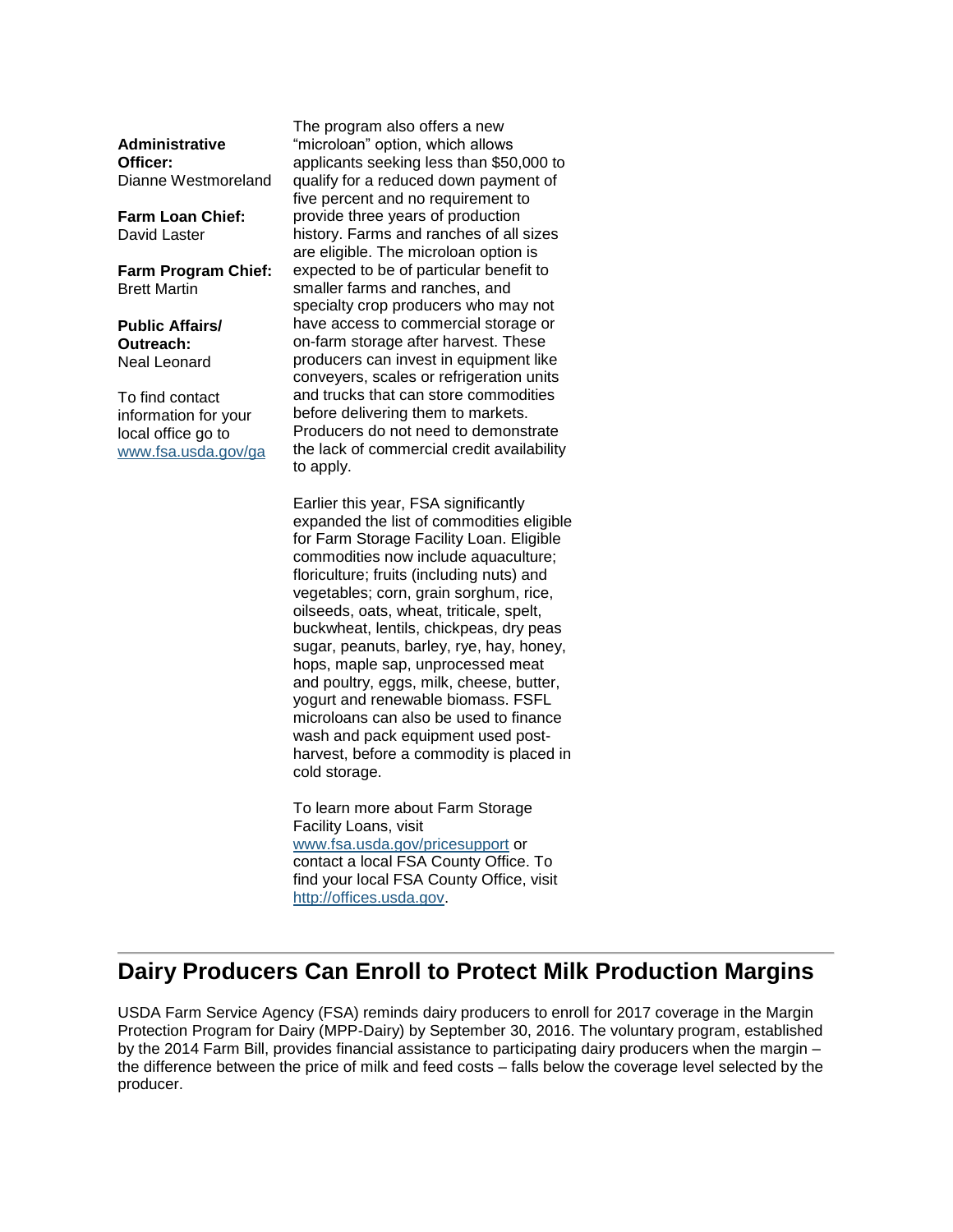The Margin Protection Program gives participating dairy producers the flexibility to select coverage levels best suited for their operation. Enrollment began July 1, 2015 and ends on September 30, 2016, for coverage in calendar year 2017. Participating farmers will remain in the program through 2018 and pay a minimum \$100 administrative fee each year. Producers have the option of selecting a different coverage level during open enrollment each year.

USDA has a web tool to help producers determine the level of coverage under the Margin Protection Program that will provide them with the strongest safety net under a variety of conditions. The online resource, available at [www.fsa.usda.gov/mpptool,](http://www.fsa.usda.gov/mpptool) allows dairy farmers to quickly and easily combine unique operation data and other key variables to calculate their coverage needs based on price projections. Producers can also review historical data or estimate future coverage needs, based on data projections. The secure site can be accessed via computer, Smartphone or tablet 24 hours a day, seven days a week.

To complete enrollment, producers must make coverage elections during the enrollment period and pay the annual \$100 administrative fee that provides basic catastrophic protection that covers 90 percent of milk production at a \$4 margin coverage level. For additional premiums, operations can protect 25 to 90 percent of production history with margin coverage levels from \$4.50 to \$8, in 50 cent increments. Once enrolled, dairy operations are required to participate through 2018 by making coverage elections each year. Producers can mail the appropriate form to the producer's administrative county FSA office, along with applicable fees without necessitating a trip to the local FSA office. If electing higher coverage for 2017, dairy producers can either pay the premium in full at the time of enrollment or pay 100 percent of the premium by September 1, 2017. Premium fees may be paid directly to FSA or producers can work with their milk handlers to remit premiums on their behalf.

On July 1, 2016, FSA started accepting applications for intergenerational transfers, allowing program participants who added an adult child, grandchild or spouse to the operation during calendar year 2014 or 2015, or between January 1 and June 30, 2016, to increase production history by the new cows bought into the operation by the new family members. For intergenerational transfers occurring on or after July 1, 2016, notification to FSA must be made within 60 days of purchasing the additional cows.

Dairy operations enrolling in the new program must meet conservation compliance provisions and cannot participate in the Livestock Gross Margin Dairy Insurance Program.

For more information, visit FSA online at [www.fsa.usda.gov/dairy](http://www.fsa.usda.gov/dairy) or stop by a local FSA office to learn more about the Margin Protection Program. To find a local FSA office in your area, visit [http://offices.usda.gov.](http://offices.usda.gov/)

#### <span id="page-2-0"></span>**USDA Encourages Producers to Consider Risk Protection Coverage before Crop Sales Deadlines**

The Farm Service Agency encourages producers to examine available USDA crop risk protection options, including federal crop insurance and Noninsured Crop Disaster Assistance Program (NAP) coverage, before the applicable crop sales deadline.

Producers are reminded that crops not covered by insurance may be eligible for the Noninsured Crop Disaster Assistance Program (NAP). The 2014 Farm Bill expanded NAP to include higher levels of protection. Beginning, underserved and limited resource farmers are now eligible for free catastrophic level coverage, as well as discounted premiums for additional levels of protection.

Federal crop insurance covers crop losses from natural adversities such as drought, hail and excessive moisture. NAP covers losses from natural disasters on crops for which no permanent federal crop insurance program is available, including perennial grass forage and grazing crops, fruits, vegetables,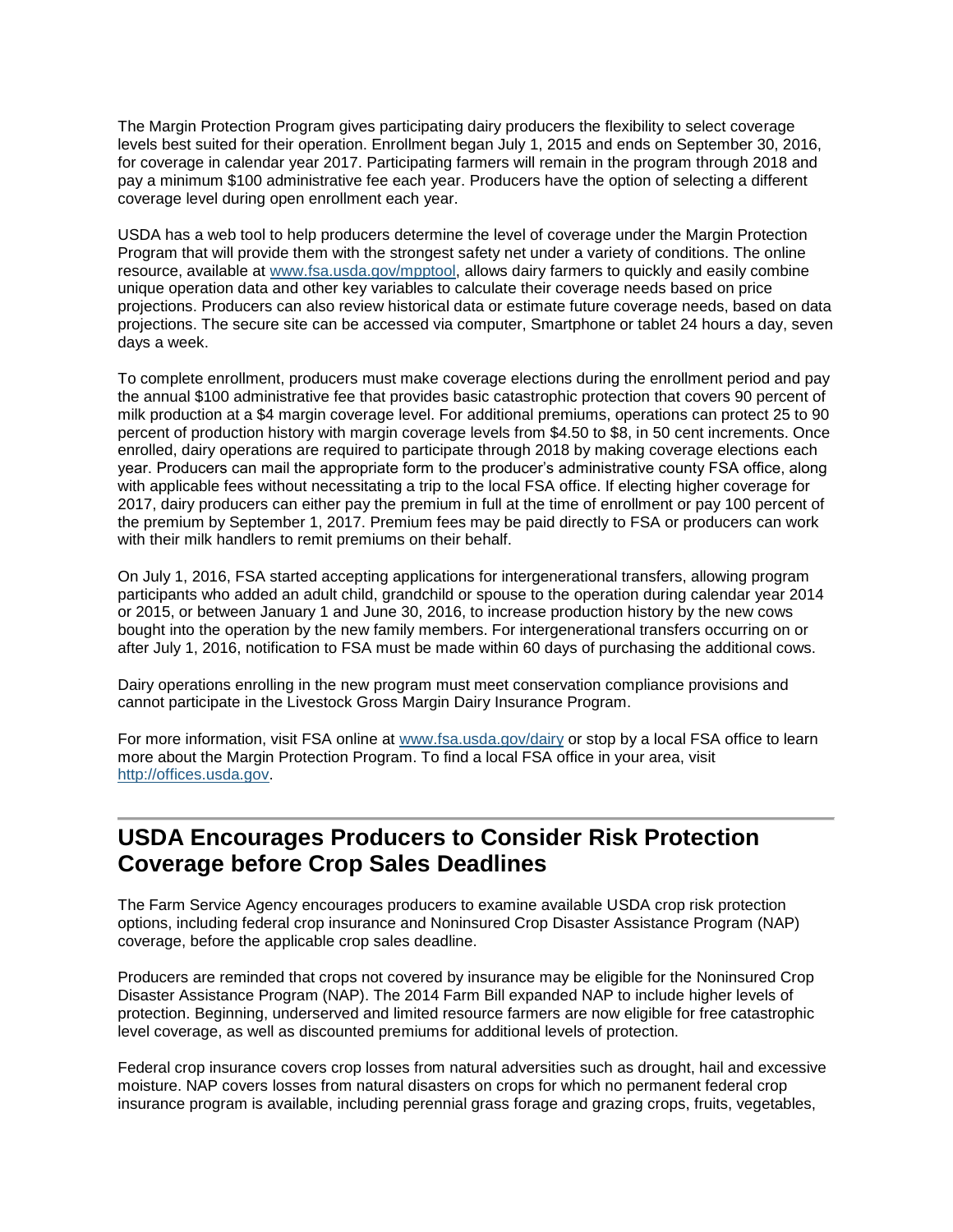mushrooms, floriculture, ornamental nursery, aquaculture, turf grass, ginseng, honey, syrup, bioenergy, and industrial crops.

USDA has partnered with Michigan State University and the University of Illinois to create an online tool at [www.fsa.usda.gov/nap](http://www.fsa.usda.gov/nap) that allows producers to determine whether their crops are eligible for federal crop insurance or NAP and to explore the best level of protection for their operation. NAP basic coverage is available at 55 percent of the average market price for crop losses that exceed 50 percent of expected production, with higher levels of coverage, up to 65 percent of their expected production at 100 percent of the average market price, including coverage for organics and crops marketed directly to consumers.

Deadlines for coverage vary by state and crop. To learn more about NAP visit [www.fsa.usda.gov/nap](http://www.fsa.usda.gov/nap) or contact your local USDA Service Center. To find your local USDA Service Center go to [http://offices.usda.gov.](http://offices.usda.gov/)

# <span id="page-3-0"></span>**Emergency Assistance for Livestock, Honeybees, and Farm-Raised Fish Program (ELAP)**

The Emergency Assistance for Livestock, Honeybees and Farm-Raised Fish Program (ELAP) provides emergency assistance to eligible livestock, honeybee, and farm-raised fish producers who have losses due to adverse weather events or other conditions not covered by other agricultural disaster assistance programs.

Eligible livestock losses include grazing losses not covered under the Livestock Forage Disaster Program (LFP), loss of purchased feed and/or mechanically harvested feed due to an eligible adverse weather event, and additional cost of transporting water (not the water itself) because of an eligible drought.

Eligible honeybee losses include colony losses in excess of normal mortality due to an eligible weather event or loss condition, including CCD, and hive losses due to eligible adverse weather.

Eligible farm-raised fish losses include death losses in excess of normal mortality and/or loss of purchased feed due to an eligible adverse weather event.

Producers who suffer eligible livestock, honeybee, or farm-raised fish losses from October 1, 2015 to September 30, 2016 must file:

- A **notice of loss within 30 calendar days of when the loss occurs**
- An **application for payment by November 1, 2016**

The Farm Bill caps ELAP disaster funding at \$20 million per federal fiscal year – payments most likely will be factored.

The following ELAP Fact Sheets (by topic) are available online:

- ELAP for Farm-Raised Fish Fact Sheet
- ELAP for Livestock Fact Sheet
- ELAP for Honeybees Fact Sheet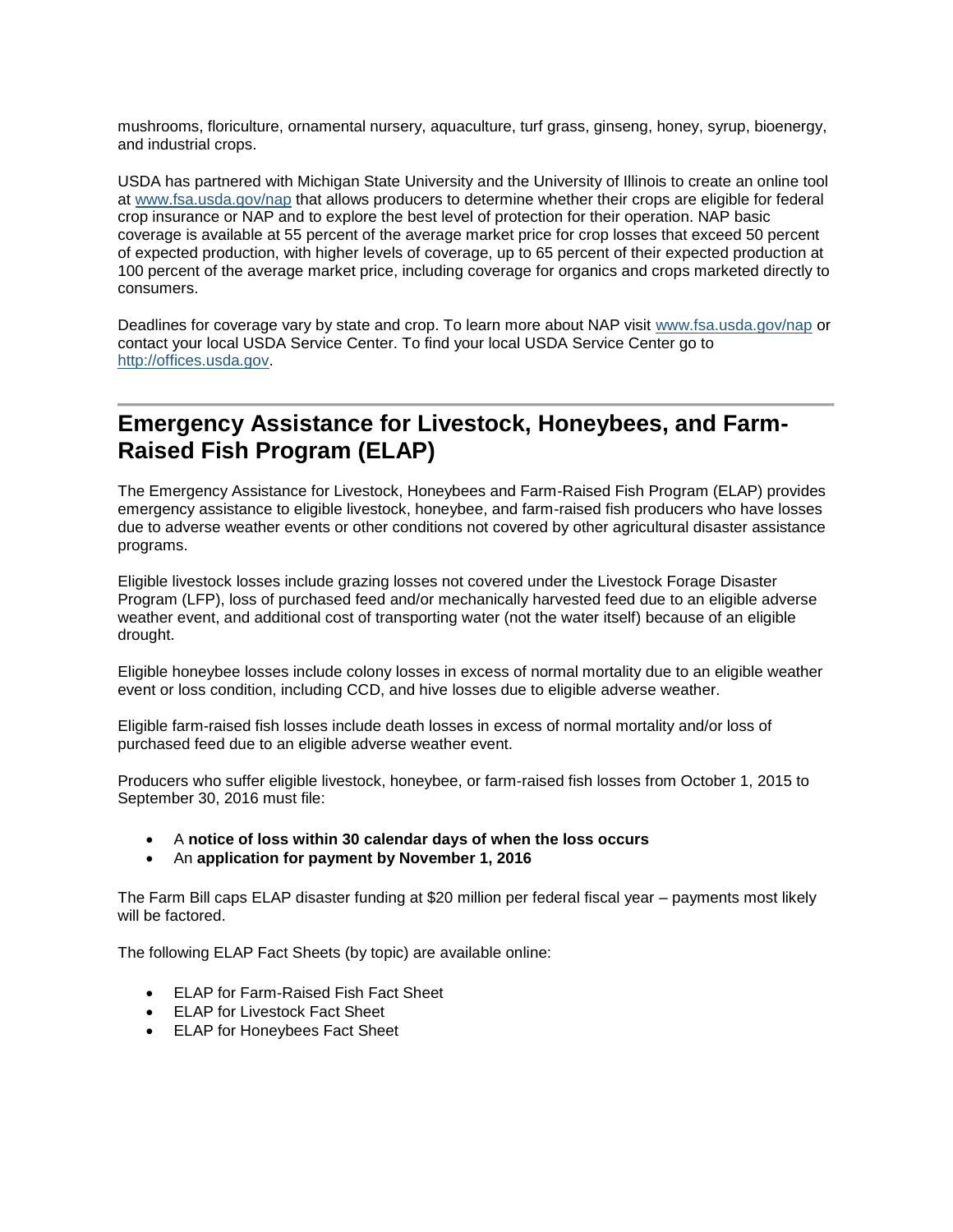To view these and other FSA program fact sheets, visit the FSA fact sheet web page at [www.fsa.usda.gov/factsheets.](http://www.fsa.usda.gov/factsheets)

## <span id="page-4-0"></span>**Report Livestock Losses**

The Livestock Indemnity Program (LIP) provides assistance to eligible producers for livestock death losses in excess of normal mortality due to adverse weather events such as tornados floods, lightning, wildfires, extreme heat or extreme cold (**ONLY if certain and specific criteria are met**) as well as attacks by animals reintroduced into the wild by the federal government or protected by federal law. **NOTE:** Coyotes are NOT federally protected and losses caused by coyotes are NOT eligible for LIP.

For 2016, eligible losses must occur on or after January 1, 2016, and before December 31, 2016. A notice of loss must be filed with FSA within 30 days of when the loss occurs. Participants must provide supporting documentation to their local FSA office verifying the loss no later than 30 calendar days after the end of the calendar year for which benefits are requested.

**IMPORTANT** – **Documentation provided by the producer must be verifiable and the types of documentation that meet the "verifiable requirements" are not usually available to livestock producers in Georgia**. It is strongly suggested that producers incurring livestock loses **contact their local FSA office immediately upon discovering livestock loses** and arrange for the County Office to make a farm visit to verify the number of livestock lost and the cause of death. **Otherwise the producer may not be able to provide the verifiable documentation required for LIP eligibility**.

Producers who suffer livestock losses in 2016 must file both of the following:

- A notice of loss the earlier of 30 calendar days of when the loss occurred
- An application for payment by January 30, 2017.

Additional Information about LIP is available at your local FSA office or online at: [www.fsa.usda.gov.](file:///C:/Documents%20and%20Settings/murray.watts/Local%20Settings/Temporary%20Internet%20Files/Content.Outlook/WRAEZEPN/www.fsa.usda.gov)

### <span id="page-4-1"></span>**Livestock Forage Losses**

LFP provides compensation to eligible livestock producers who suffer grazing losses for covered livestock due to drought on privately owned or cash leased land **in ELIGIBLE counties**.

**ONLY** Producers in the following 53 counties are eligible to apply for 2016 Livestock Forage Disaster Program (LFP) benefits on native pasture, improved pasture, and forage sorghum **AT THE TIME THIS ARTICLE IS WRITTEN**:

**Banks Barrow Bartow Butts Carroll Catoosa Chattooga Cherokee Clayton Cobb Coweta Dade Dawson DeKalb Douglas Elbert Fannin Fayette Floyd Forsyth Franklin Fulton Gilmer Gordon Gwinnett Habersham Hall Harris Hart Heard Henry Jackson Lamar Lumpkin Madison Meriwether Murray Newton Paulding Pickens Pike Rabun Rockdale Spalding Stephens Talbot Troup Union Upson Walker Walton White Whitfield** 

**NOTE:** Eligibility is updated every Thursday and additional counties may become eligible in future weeks; please check with your local FSA county office to see if your county is eligible.

County Offices can only accept LFP applications after notification is received from the National Office that they are in a county with a qualifying drought rating. **IMPORTANT - County eligibility is based**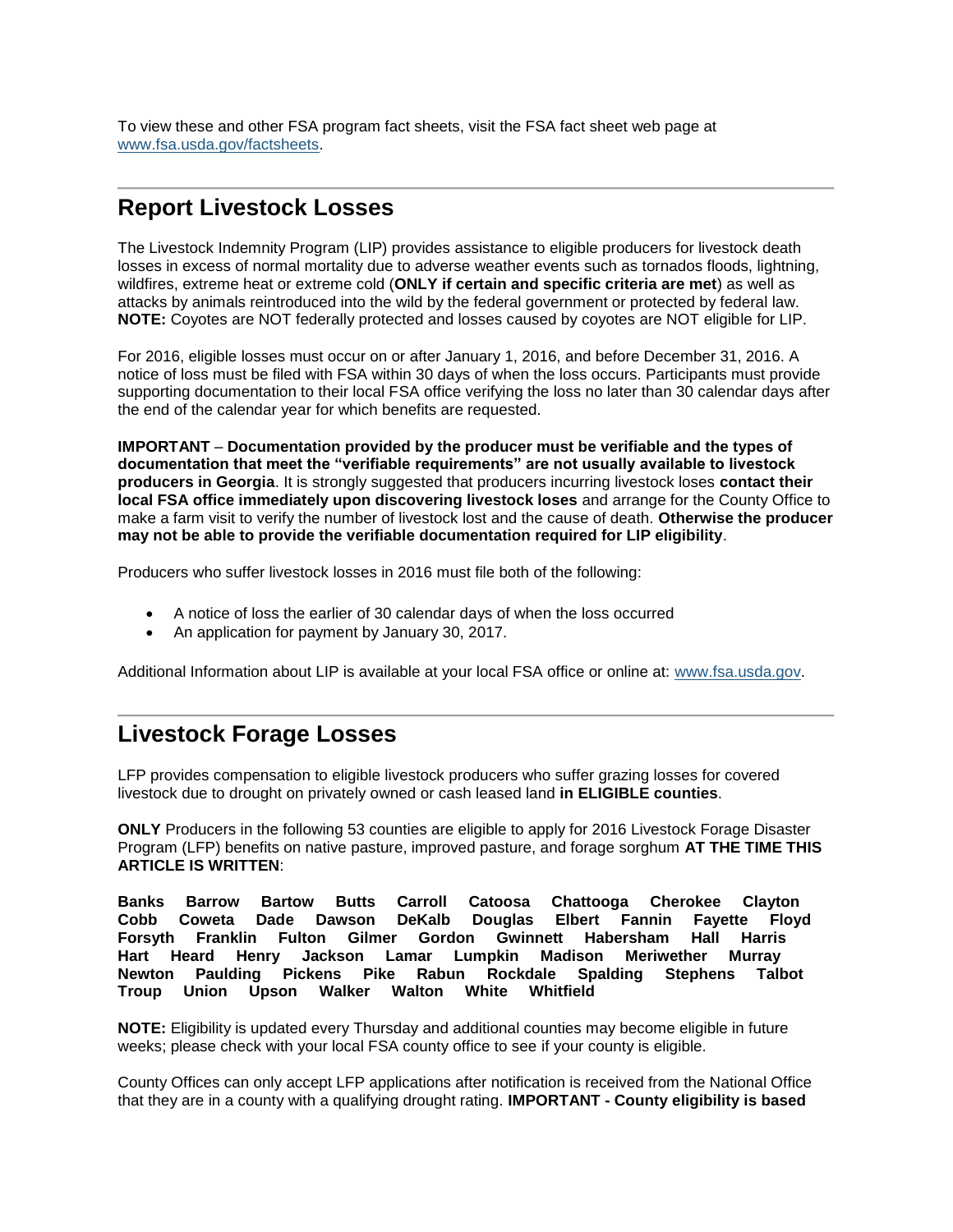**solely on the U.S. Drought Monitor Rating** for Georgia and neither the FSA State Office nor County Offices have any input into the determination of LFP eligibility for a county.

Eligible livestock producers must complete a CCC-853 and the required supporting documentation no later than January 30, 2017 for 2016 losses. **Producers with cash-leased land are required to provide written lease agreements from the land owner containing specific information on the rented land**. In addition, grazing land for which benefits are requested under LFP are required to have been reported to the FSA office; if the land has not already been reported, a late-filed acreage report can be accepted but a "late-filing" fee will be assessed.

Additional Information about LFP, including eligible livestock is available at your local FSA County Office or online at: [www.fsa.usda.gov.](http://www.fsa.usda.gov/)

### <span id="page-5-0"></span>**MAL and LDP Policy Changes for Crop Years 2015-2018**

The Agricultural Act of 2014 authorized 2014-2018 crop year Marketing Assistance Loans (MALs) and Loan Deficiency Payments (LDPs), with a few minor policy changes.

Among the changes, farm-stored MAL collateral transferred to warehouse storage will retain the original loan rate, be allowed to transfer only the outstanding farm-stored quantity with no additional quantity allowed and will no longer require producers to have a paid for measurement service when moving or commingling loan collateral.

MALs and LDPs provide financing and marketing assistance for wheat, feed grains, soybeans, and other oilseeds, pulse crops, rice, peanuts, cotton, wool and honey. MALs provide producers interim financing after harvest to help them meet cash flow needs without having to sell their commodities when market prices are typically at harvest-time lows. A producer who is eligible to obtain a loan, but agrees to forgo the loan, may obtain an LDP if such a payment is available. Marketing loan provisions and LDPs are not available for sugar and extra-long staple cotton.

FSA is now accepting requests for 2016 MALs and LDPs for all eligible commodities after harvest.

Before MAL repayments with a market loan gain or LDP disbursements can be made, producers must meet the requirements of actively engaged in farming, cash rent tenant and member contribution.

Commodity certificates are available to loan holders who have outstanding nonrecourse loans for wheat, upland cotton, rice, feed grains, pulse crops (dry peas, lentils, large and small chickpeas), peanuts, wool, soybeans and designated minor oilseeds. These certificates can be purchased at the posted county price (or adjusted world price or national posted price) for the quantity of commodity under loan, and must be immediately exchanged for the collateral, satisfying the loan. MALs redeemed with commodity certificates are not subject to the actively engaged in farming, cash-rent tenant, Adjusted Gross Income provisions or the payment limitation.

To be considered eligible for an LDP, producers must have form [CCC-633EZ,](http://forms.sc.egov.usda.gov/efcommon/eFileServices/eFormsAdmin/CCC0633EZ_140328V03.pdf) Page 1 on file at their local FSA Office before losing beneficial interest in the crop. Pages 2, 3 or 4 of the form must be submitted when payment is requested.

The 2014 Farm Bill also establishes payment limitations per individual or entity not to exceed \$125,000 annually on certain commodities for the following program benefits: price loss coverage payments, agriculture risk coverage payments, marketing loan gains (MLGs) and LDPs. These payment limitations do not apply to MAL loan disbursements or redemptions using commodity certificate exchange.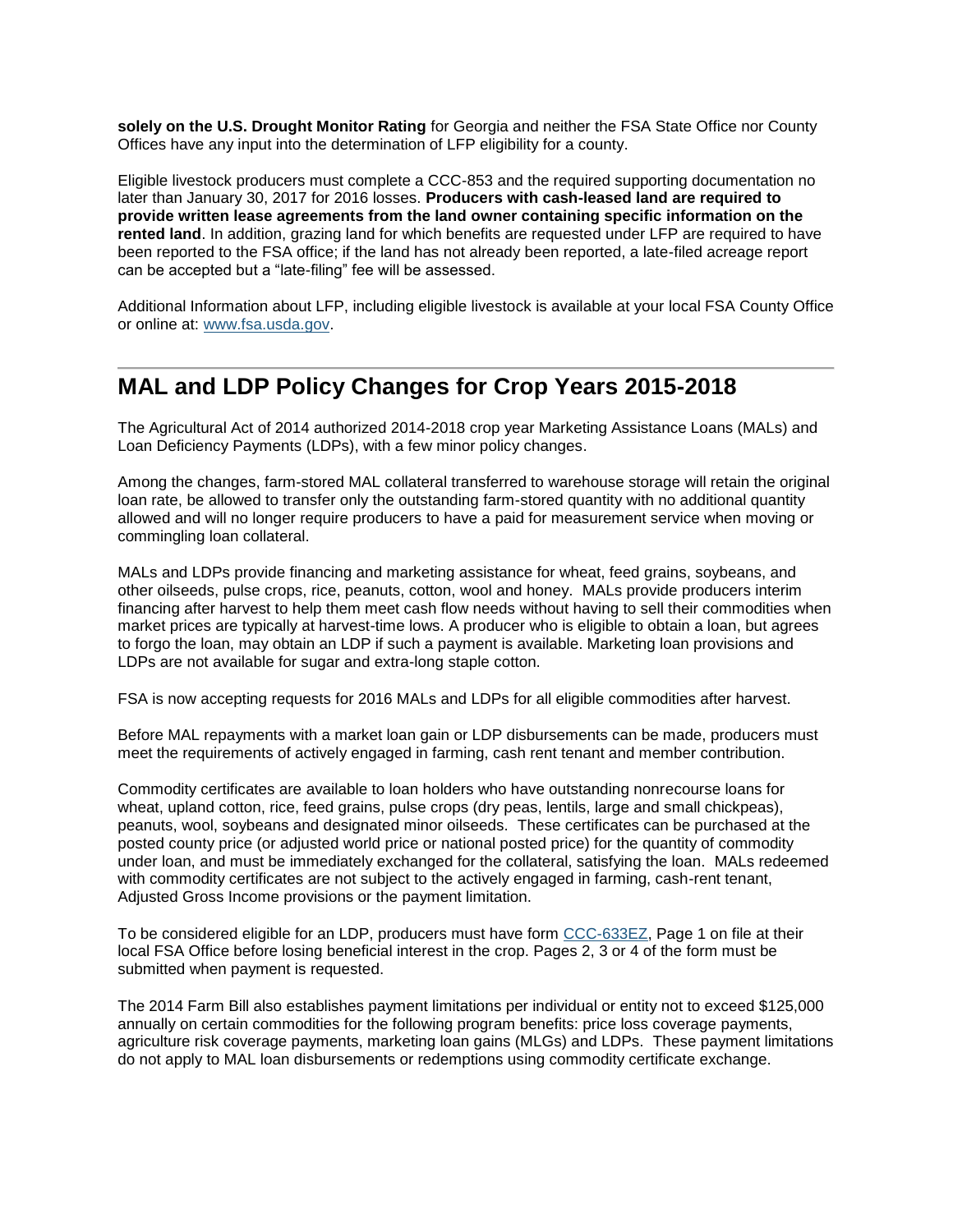Adjusted Gross Income (AGI) provisions were modified by the 2014 Farm Bill, which states that a producer whose total applicable three-year average AGI exceeds \$900,000 is not eligible to receive an MLG or LDP. Producers must have a valid CCC-941 on file to earn a market gain of LDP. The AGI does not apply to MALs redeemed with commodity certificate exchange.

For more information and additional eligibility requirements, please visit a nearby USDA Service Center or FSA's website [www.fsa.usda.gov.](http://www.fsa.usda.gov/)

#### <span id="page-6-0"></span>**Emergency Loan Availability**

FSA makes Emergency Loans available to eligible applicants operating in designated primary or contiguous counties who have suffered qualifying production or physical losses as the result of drought, natural disaster or quarantine. Affected producers have eight months from the effective date of the designation to apply for an Emergency Loan.

Producers are encouraged to contact their local FSA County Office to determine if their county has been designated.

# <span id="page-6-1"></span>**Disaster Set-Aside (DSA) Program**

FSA borrowers with farms located in designated primary or contiguous disaster areas who are unable to make their scheduled FSA loan payments should consider the Disaster Set-Aside (DSA) program.

DSA is available to producers who suffered losses as a result of a natural disaster and is intended to relieve immediate and temporary financial stress. FSA is authorized to consider setting aside the portion of a payments needed for the operation to continue on a viable scale. Borrowers must have at least two years left on the term of their loan in order to qualify.

Borrowers have eight months from the date of the disaster designation to submit a complete application. The application must include a written request for DSA signed by all parties liable for the debt along with production records and financial history for the operating year in which the disaster occurred. FSA may request additional information from the borrower in order to determine eligibility.

All farm loans must be current or less than 90 days past due at the time the DSA application is complete. Borrowers may not set aside more than one installment on each loan.

The amount set-aside, including interest accrued on the principal portion of the set-aside, is due on or before the final due date of the loan.

For more information, contact your local FSA farm loan office.

#### <span id="page-6-2"></span>**Direct Loans**

FSA offers direct farm ownership and direct farm operating loans to producers who want to establish, maintain or strengthen their farm or ranch. FSA loan officers process, approve and service direct loans.

Direct farm operating loans can be used to purchase livestock and feed, farm equipment, fuel, farm chemicals, insurance and other costs including family living expenses. Operating loans can also be